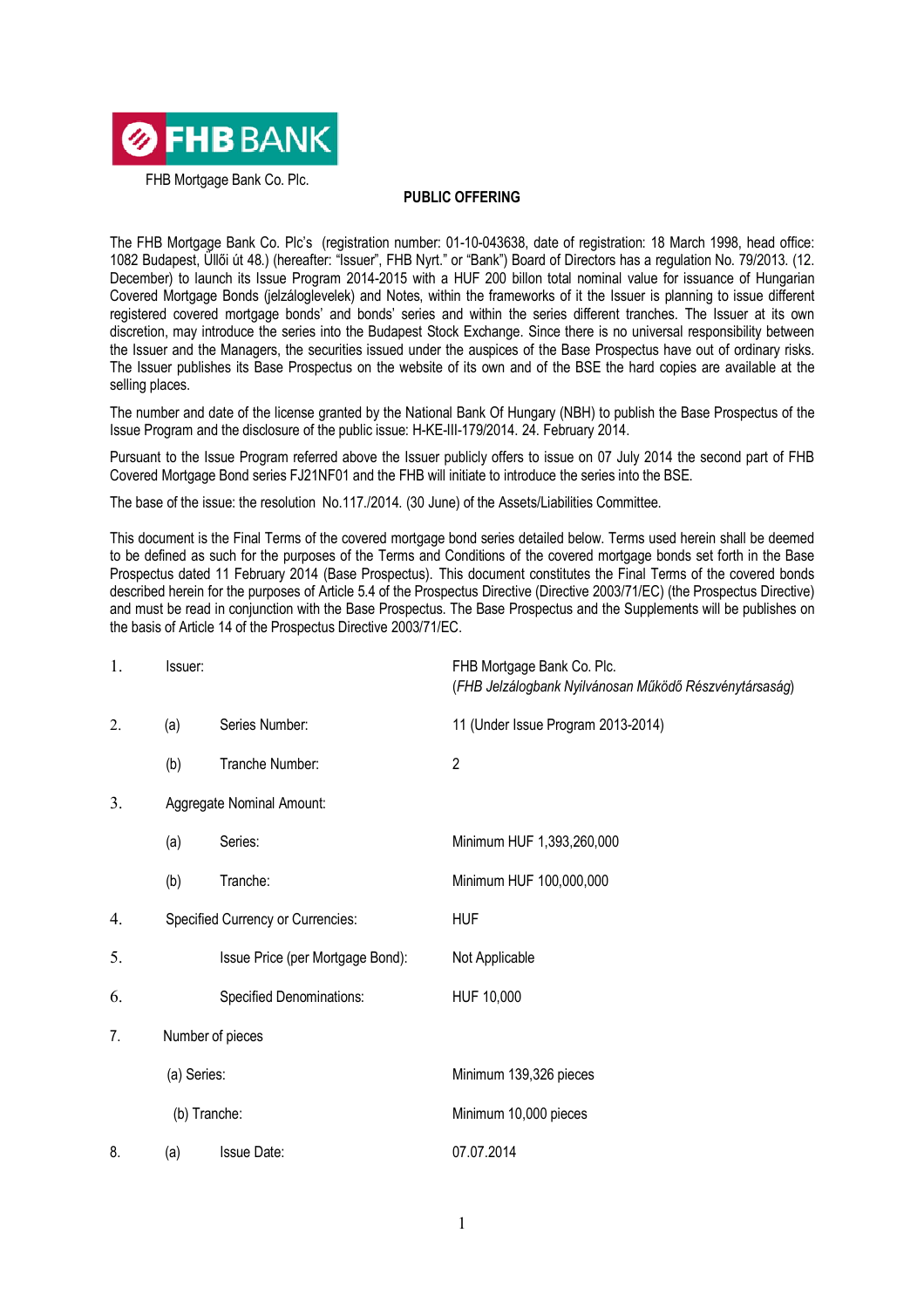|     | (b)                                                           | Interest Commencement Date:                                                                     | 10.01.2014                                                                                                                                                            |
|-----|---------------------------------------------------------------|-------------------------------------------------------------------------------------------------|-----------------------------------------------------------------------------------------------------------------------------------------------------------------------|
| 9.  |                                                               | Date of Settlement                                                                              | 09.07.2014                                                                                                                                                            |
| 10. | Value Date:                                                   |                                                                                                 | 09.07.2014                                                                                                                                                            |
| 11. | <b>Maturity Date:</b>                                         |                                                                                                 | 09.07.2021                                                                                                                                                            |
|     | 12. Tenor:                                                    |                                                                                                 | 10.01.2014-09.07.2021                                                                                                                                                 |
| 13. | Interest Basis:                                               |                                                                                                 | Fix interest rate                                                                                                                                                     |
|     | 14. Redemption/Payment Basis:                                 |                                                                                                 | Redemption at the Specified Denomination                                                                                                                              |
|     | 15. Change of Interest Basis or Redemption/ Payment<br>Basis: |                                                                                                 | Not Applicable                                                                                                                                                        |
|     | 16. Put/Call Options:                                         |                                                                                                 | Not Applicable                                                                                                                                                        |
|     | 17. Method of the issuance:                                   |                                                                                                 | Public offering                                                                                                                                                       |
|     |                                                               |                                                                                                 | PROVISIONS RELATING TO INTEREST (IF ANY) PAYABLE                                                                                                                      |
|     |                                                               | 18. Fixed Rate Mortgage Bond Provisions                                                         | Applicable                                                                                                                                                            |
|     | (i)                                                           | Rate(s) of Interest:                                                                            | 8.00 per cent. per annum payable annually in arrear                                                                                                                   |
|     | (ii)                                                          | Interest Payment Date(s):                                                                       | 9 July in each year up to and including the Maturity Date. The<br>first coupon payment date is 9 July 2014 (short first coupon)<br>HUF 395 per specified denomination |
|     | (iii)                                                         | Fixed Coupon Amount per Mortgage<br>Bond:                                                       | HUF 800 per Specified Denomination                                                                                                                                    |
|     | (iv)                                                          | Broken Amount(s):                                                                               | Not Applicable                                                                                                                                                        |
|     | (v)                                                           | Day Count Fraction:                                                                             | Actual/Actual (ICMA)                                                                                                                                                  |
|     | (vi)                                                          | <b>Business Day Convention:</b>                                                                 | Following Business Day Convention                                                                                                                                     |
|     | (vii)                                                         | Determination Date(s):                                                                          | 09 July in each year thereafter                                                                                                                                       |
|     | (viii)                                                        | Party responsible for calculating<br>amounts payable:                                           | Paying Agent FHB Bank Zrt. (1082 Budapest, Üllői út 48.)                                                                                                              |
|     | (ix)                                                          | Compound interest:                                                                              | 0 per cent. or HUF 0 per Specified Denomination on 09.07.2014                                                                                                         |
|     | (x)                                                           | Other terms relating to the method of<br>calculating interest for Fixed Rate<br>Mortgage Bonds: | None                                                                                                                                                                  |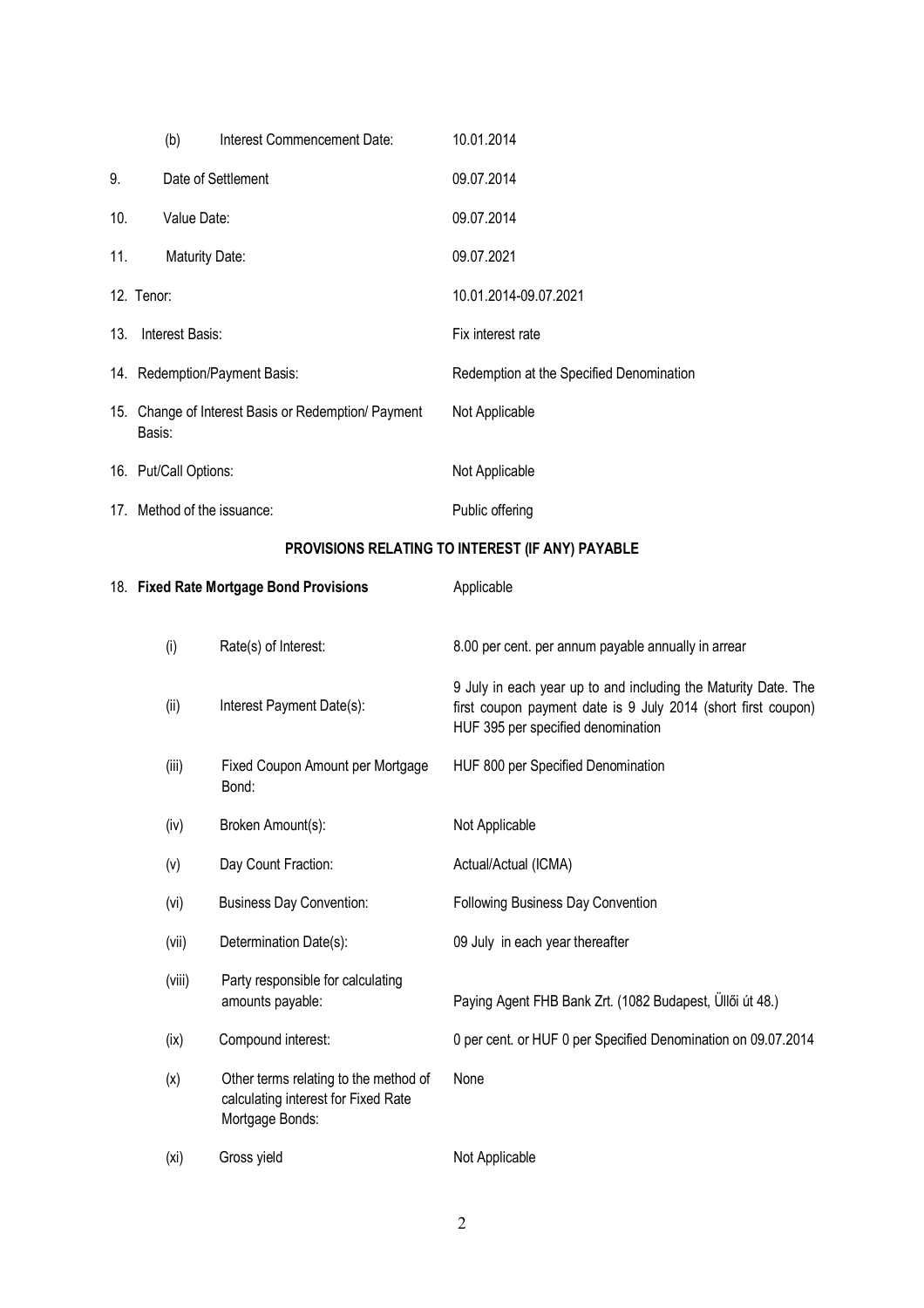| 19. | <b>Floating Rate Mortgage Bond Provisions</b>                                                                                                                                                                                                                                                    | Not Applicable                                             |
|-----|--------------------------------------------------------------------------------------------------------------------------------------------------------------------------------------------------------------------------------------------------------------------------------------------------|------------------------------------------------------------|
| 20. | Zero Coupon Mortgage Bond Provisions                                                                                                                                                                                                                                                             | Not Applicable                                             |
| 21. | Index Linked Interest Mortgage Bond<br><b>Provisions</b>                                                                                                                                                                                                                                         | Not Applicable                                             |
|     |                                                                                                                                                                                                                                                                                                  | PROVISIONS RELATING TO REDEMPTION                          |
| 22. | <b>Issuer Call:</b>                                                                                                                                                                                                                                                                              | Not Applicable                                             |
| 23. | Investor Put:                                                                                                                                                                                                                                                                                    | Not Applicable                                             |
| 24. | Final Redemption Amount:                                                                                                                                                                                                                                                                         | HUF 10,000 per Specified Denomination                      |
| 25. | Early Redemption Amount payable on<br>redemption for taxation reasons or on event of<br>default and/or the method of calculating the<br>same (if required or if different from that set out<br>in Condition 5(d)):                                                                               | Condition 5(d) is applicable                               |
|     |                                                                                                                                                                                                                                                                                                  | <b>GENERAL PROVISIONS APPLICABLE TO THE MORTGAGE BONDS</b> |
| 26. | The type of the Covered Mortgage Bonds:                                                                                                                                                                                                                                                          | Registered Covered Mortgage Bonds                          |
| 27. | Details relating to the appearance of Mortgage<br>Bonds:                                                                                                                                                                                                                                         | Dematerialised Covered Mortgage Bonds and the Deed         |
| 28. | Representation of the Covered Mortgage Bonds<br>Holders:                                                                                                                                                                                                                                         | None                                                       |
| 29. | Planned dates of the issuance of new tranches:                                                                                                                                                                                                                                                   | According to the decision of the Issuer's Asset/Liability  |
| 30. | Additional Financial Centre(s) or other special<br>provisions relating to Payment Dates:                                                                                                                                                                                                         | Not Applicable                                             |
| 31. | Details relating to Partly Paid Mortgage Bonds: amount<br>of each payment comprising the Issue Price and date on<br>which each payment is to be made and consequences of<br>failure to pay, including any right of the Issuer to forfeit the<br>Mortgage Bonds and interest due on late payment: | Not Applicable                                             |
|     | 32. Change of denomination                                                                                                                                                                                                                                                                       | Not Applicable                                             |
|     | 33. Other final terms:                                                                                                                                                                                                                                                                           | Not Applicable                                             |
|     |                                                                                                                                                                                                                                                                                                  | <b>DISTRIBUTION</b>                                        |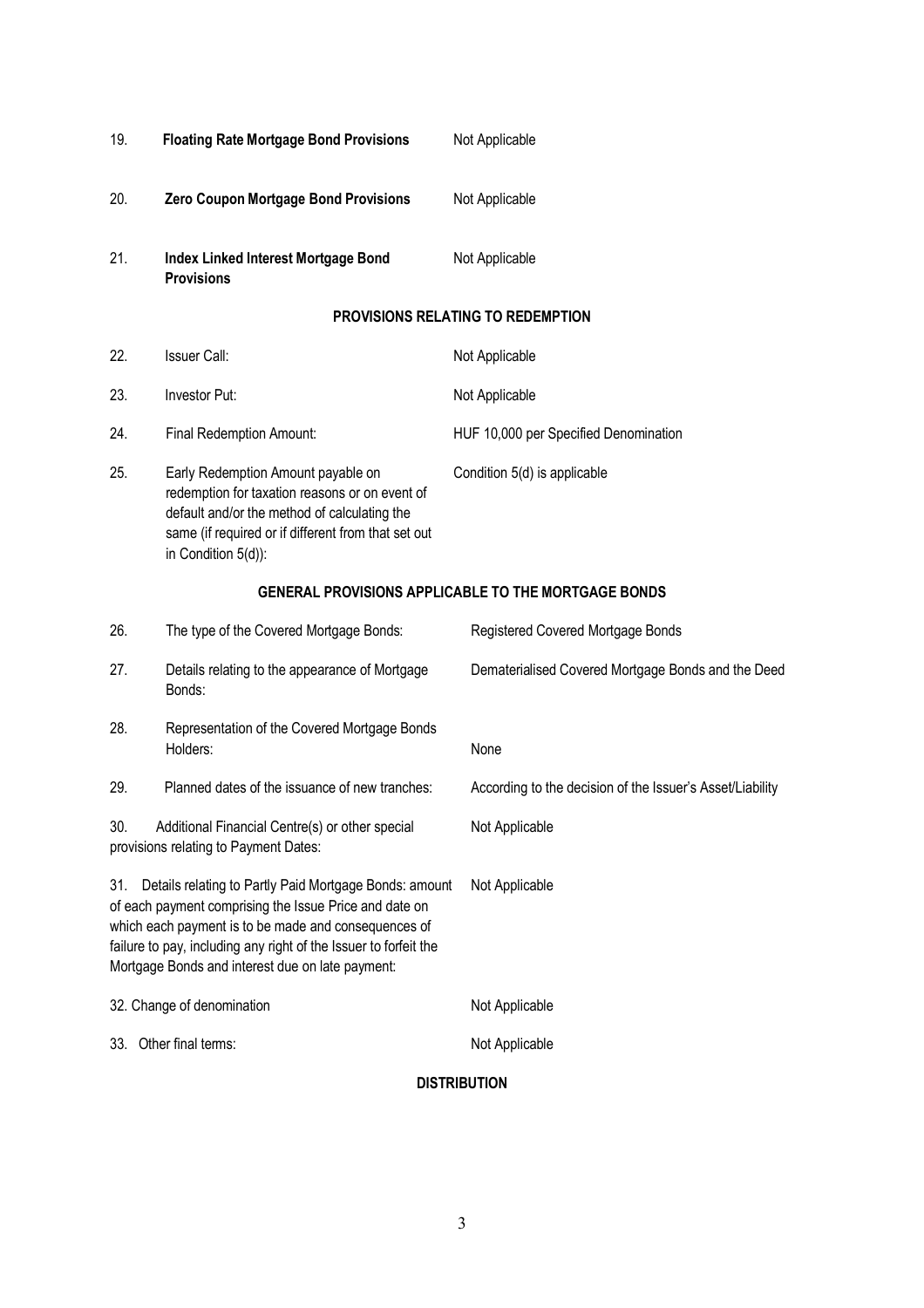| 34. |        | If syndicated, names of<br>Managers:                | CIB Bank Zrt. 1027 Budapest, Medve u. 4-14.,<br>Concorde Értékpapír Zrt. 1123 Budapest, Alkotás u. 50.,<br>Deutsche Bank AG. Magyarországi Fióktelepe 1054<br>Budapest, Hold u. 27.,<br>Erste Befektetési Zrt. 1138 Budapest Népfürdő utca 24-26.,<br>FHB Bank Zrt. 1082 Budapest, Üllői út 48.,<br>MKB Bank Zrt. 1056 Budapest, Váci utca 38.,<br>Magyar Takarékszövetkezeti Bank Zrt. 1122 Budapest,<br>Pethényi köz 10.,<br>UniCredit Bank Hungary Zrt. 1056 Budapest, Szabadság tér<br>$5-6.$ |
|-----|--------|-----------------------------------------------------|---------------------------------------------------------------------------------------------------------------------------------------------------------------------------------------------------------------------------------------------------------------------------------------------------------------------------------------------------------------------------------------------------------------------------------------------------------------------------------------------------|
| 35. |        | Stabilising Manager (if any):                       | Not Applicable<br>CIB Bank Zrt. 1027 Budapest, Medve u. 4-14.,                                                                                                                                                                                                                                                                                                                                                                                                                                    |
| 36. |        | Market Makers:                                      | Concorde Értékpapír Zrt. 1123 Budapest, Alkotás u. 50.,<br>Deutsche Bank AG. Magyarországi Fióktelepe. 1054<br>Budapest, Hold u. 27.,<br>Erste Befektetési Zrt. 1138 Budapest Népfürdő utca 24-26.,<br>FHB Bank Zrt. 1082 Budapest, Üllői út 48.,<br>MKB Bank Zrt. 1056 Budapest, Váci utca 38.,<br>Magyar Takarékszövetkezeti Bank Zrt. 1122 Budapest,<br>Pethényi köz 10.,<br>UniCredit Bank Hungary Zrt. 1056 Budapest, Szabadság tér<br>5-6.                                                  |
| 37. |        | Methods of public issuance:                         | Auction                                                                                                                                                                                                                                                                                                                                                                                                                                                                                           |
|     | (i)    | Date of auction/ Subscription:                      | 07.07.2014 11:00-12:00 CET                                                                                                                                                                                                                                                                                                                                                                                                                                                                        |
|     | (ii)   | Place of auction/ Subscription:                     | <b>Budapest Stock Exchange</b>                                                                                                                                                                                                                                                                                                                                                                                                                                                                    |
|     |        | (iii) Manager:                                      | FHB Bank Zrt. 1082 Budapest, Üllői út 48.,                                                                                                                                                                                                                                                                                                                                                                                                                                                        |
|     |        | (iv) Upper limit:                                   | Not applicable                                                                                                                                                                                                                                                                                                                                                                                                                                                                                    |
|     |        | (v) Lower limit:                                    | Not applicable. If the Covered Mortgage Bonds offered by<br>the Issuer for sale are not purchased because no<br>appropriate purchase price is received on the above<br>mentioned accounts, the Issuer might decide not to issue<br>any bonds. The mode of refunding will be discussed under<br>the heading 'Refunding'.                                                                                                                                                                           |
|     |        | (vi) Auction limit/ Subscription price:             | Not applicable                                                                                                                                                                                                                                                                                                                                                                                                                                                                                    |
|     | limit: | (vii) Auction bid / subscription lower and/or upper | Not applicable                                                                                                                                                                                                                                                                                                                                                                                                                                                                                    |
|     |        | (viii) Method and date of allocation:               | Pursuant to the point (Allocation) of the section IV.5.2 (Rules<br>of the auctions) of he Base Prospectus of the Issue Program<br>2014-2015, on 07.07.2014.                                                                                                                                                                                                                                                                                                                                       |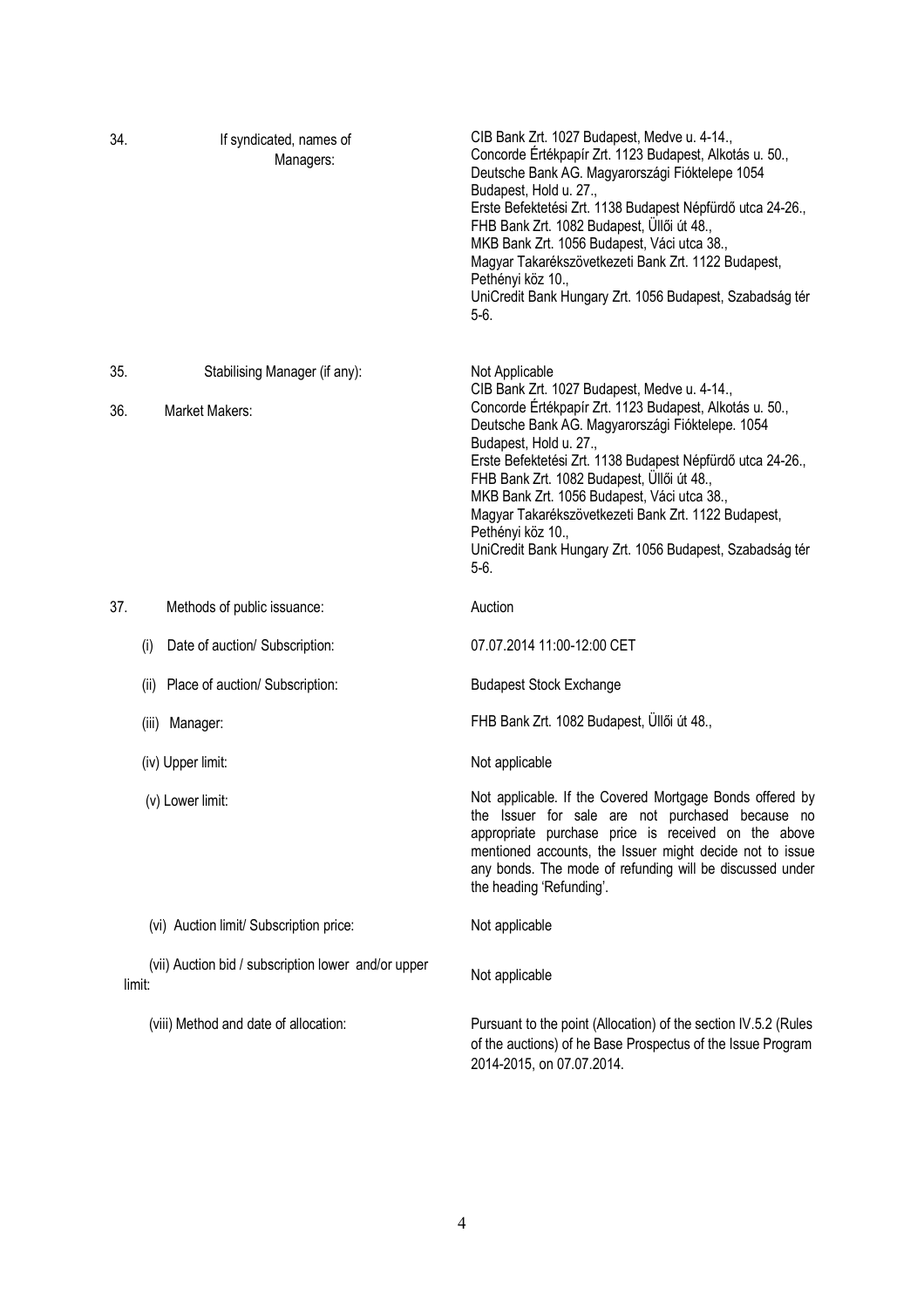| (ix) The ratio of the non competitive bids and total<br>bids                                      | 30%                                                                                                                                                                                                                                                                                                                                                                                                                                                                                                                                                                                                                                                                                                                                                                                                                                                           |  |
|---------------------------------------------------------------------------------------------------|---------------------------------------------------------------------------------------------------------------------------------------------------------------------------------------------------------------------------------------------------------------------------------------------------------------------------------------------------------------------------------------------------------------------------------------------------------------------------------------------------------------------------------------------------------------------------------------------------------------------------------------------------------------------------------------------------------------------------------------------------------------------------------------------------------------------------------------------------------------|--|
| (x) The ratio of the non competitive bids and the<br>competitive bids by members of BSE sections: | 30%                                                                                                                                                                                                                                                                                                                                                                                                                                                                                                                                                                                                                                                                                                                                                                                                                                                           |  |
| (xi) Date and place of the allocation:                                                            | 07.07.2014 13:30 CET BSE                                                                                                                                                                                                                                                                                                                                                                                                                                                                                                                                                                                                                                                                                                                                                                                                                                      |  |
| 38. Place of the issuance:                                                                        | Hungary                                                                                                                                                                                                                                                                                                                                                                                                                                                                                                                                                                                                                                                                                                                                                                                                                                                       |  |
| 39. Potential investors:                                                                          | Hungarian and foreigner institutional investors, limited<br>partnerships                                                                                                                                                                                                                                                                                                                                                                                                                                                                                                                                                                                                                                                                                                                                                                                      |  |
| 40. Additional selling restrictions:                                                              | Not Applicable                                                                                                                                                                                                                                                                                                                                                                                                                                                                                                                                                                                                                                                                                                                                                                                                                                                |  |
|                                                                                                   | <b>PROCEDURE</b>                                                                                                                                                                                                                                                                                                                                                                                                                                                                                                                                                                                                                                                                                                                                                                                                                                              |  |
| 41. Clearing and Settlement:                                                                      | KELER Zrt. 1074 Budapest, Rákóczi út 70-72.                                                                                                                                                                                                                                                                                                                                                                                                                                                                                                                                                                                                                                                                                                                                                                                                                   |  |
| 42. Any clearing system(s) other than KELER and the<br>relevant identification number(s):         | Not Applicable                                                                                                                                                                                                                                                                                                                                                                                                                                                                                                                                                                                                                                                                                                                                                                                                                                                |  |
| 43. Delivery:                                                                                     | <b>DVP</b>                                                                                                                                                                                                                                                                                                                                                                                                                                                                                                                                                                                                                                                                                                                                                                                                                                                    |  |
| 44. Effectuation:                                                                                 | Hungary                                                                                                                                                                                                                                                                                                                                                                                                                                                                                                                                                                                                                                                                                                                                                                                                                                                       |  |
| 45. Crediting:                                                                                    | On security accounts                                                                                                                                                                                                                                                                                                                                                                                                                                                                                                                                                                                                                                                                                                                                                                                                                                          |  |
| 46. Other paying Agent(s):                                                                        | Not Applicable                                                                                                                                                                                                                                                                                                                                                                                                                                                                                                                                                                                                                                                                                                                                                                                                                                                |  |
| 47. Isolated deposit accounts and fax numbers, and e-mail<br>address of the Managers:             | CIB Bank Zrt. 10700017-00861104-59900005 fax: 36-1-<br>2125162, e-mail: verzar.zoltan@cib.hu<br>Concorde Értékpapír Zrt. 14400018-12281248-10060012<br>fax: 36-1-4892201 e-mal: a.vidovszky@con.hu<br>Deutsche Bank AG. Magyarországi Fióktelepe. 16300000-<br>01000249-28006402 fax: 36-1-3013739 e-mail:<br>attila.laczai@db.com<br>Erste Befektetési Zrt. 14400018-10361966-10060012 fax:<br>2355190 e-mail. norbert.siklosi@erstebroker.hu<br>FHB Bank: 18200009-09000000-65010526 fax: 36-1-<br>4529245, e-mail: treasuryfo@fhb.hu<br>Magyar Takarékszövetkezeti Bank Zrt. 19017004-00201153<br>fax: 36-1-2012576, e-mail: konya.peter@tbank.hu<br>MKB Bank Zrt. 10300002-20191196-70383285 fax: 36-1-<br>2687019<br>UniCredit Bank Hungary 19017004-00201098 fax: 36-1-<br>354-2585 e-mail: gabor.motyovszki@unicreditbank.hu<br>FHB: 16801680-09011100 |  |
| 48. Disbursements, place of payments:                                                             | Pursuant to the point 4. (Disbursements) of the section<br>IV.4/A (Terms and conditions of the covered mortgage<br>bonds) of he Base Prospectus of the Issue Program 2014-<br>2015.                                                                                                                                                                                                                                                                                                                                                                                                                                                                                                                                                                                                                                                                           |  |
| 49. ISIN code:                                                                                    | HU0000652813                                                                                                                                                                                                                                                                                                                                                                                                                                                                                                                                                                                                                                                                                                                                                                                                                                                  |  |
| 50. Ticker code:                                                                                  | FJ21NF01                                                                                                                                                                                                                                                                                                                                                                                                                                                                                                                                                                                                                                                                                                                                                                                                                                                      |  |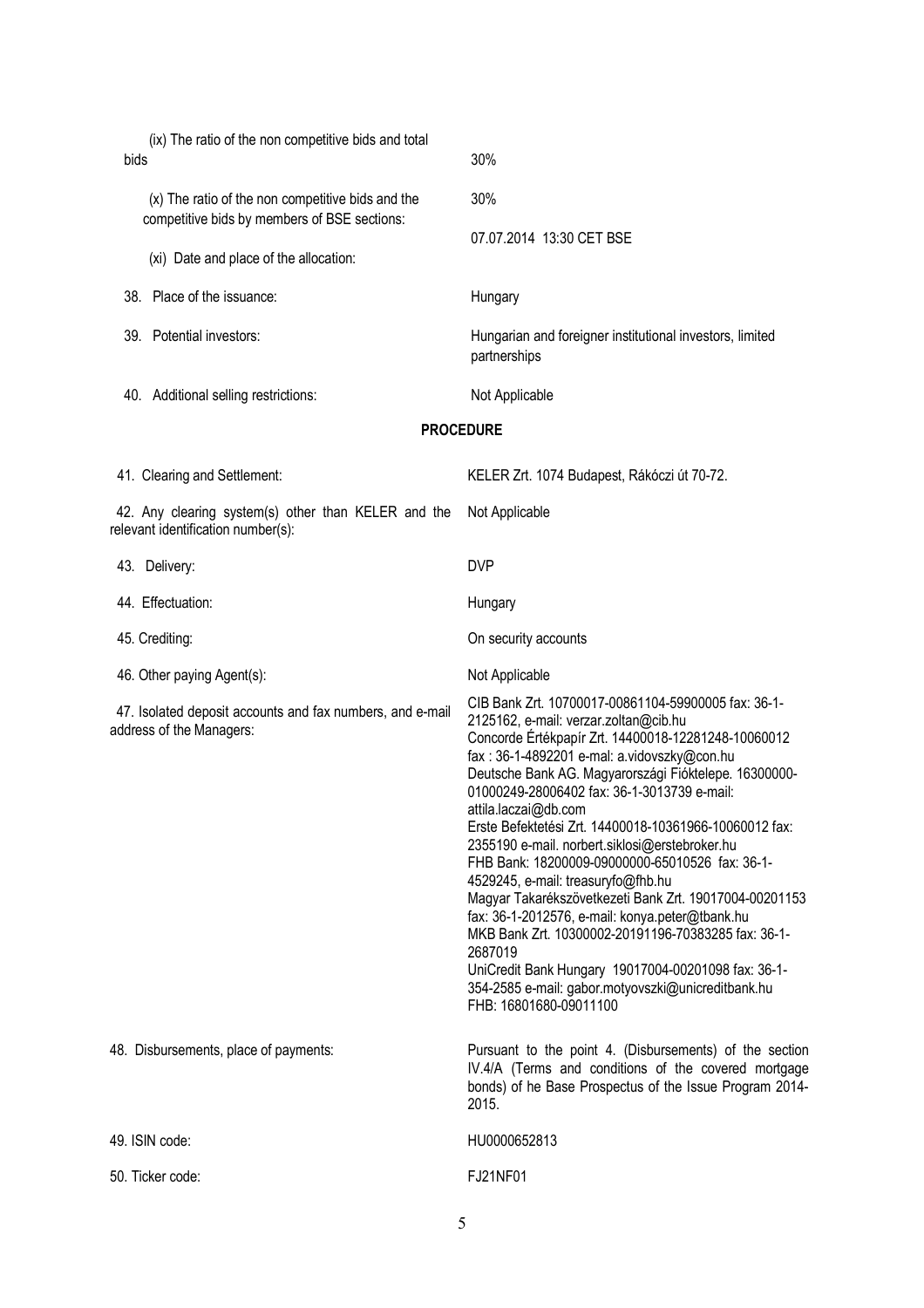| 51. Other:                                      | Not Applicable                                                                                                                                                                                                                                                                                                                                                                                                                                                                                                                                                            |  |
|-------------------------------------------------|---------------------------------------------------------------------------------------------------------------------------------------------------------------------------------------------------------------------------------------------------------------------------------------------------------------------------------------------------------------------------------------------------------------------------------------------------------------------------------------------------------------------------------------------------------------------------|--|
| <b>GENERAL INFORMATION</b>                      |                                                                                                                                                                                                                                                                                                                                                                                                                                                                                                                                                                           |  |
| 52. Use of Proceeds:                            | The Bank uses the proceeds for the sources of mortgage<br>lending and for the financing of the Bank Group leaded by<br>the Issuer.                                                                                                                                                                                                                                                                                                                                                                                                                                        |  |
| 53. Market making:                              | Manager (see above) applies market making on Bloomberg<br>(FHBC)                                                                                                                                                                                                                                                                                                                                                                                                                                                                                                          |  |
| 54. Notices, place of disclosure of information | The Public Offering, the Final Terms, the Base Prospectus,<br>an all ordinary and extraordinary notices to Investors with<br>respect to the Notes issued through a public issue shall be<br>published on the website of the Issuer (www.fhb.hu), of the<br>NBH (www.kozzetetelek.hu) and of the BSE (www.bse.hu).<br>Pursuant to the Decree of Ministry of Finance No. 24/2008<br>(VIII. 15) the Issuer publishes the regulated information at<br>homepages of the media called Portfolio. The hard copies of<br>the Base Prospectus are available at the selling points. |  |
| 55. Notes:                                      | The Public Offering, the Final Terms, the Base Prospectus,<br>an all ordinary and extraordinary notices to Investors with<br>respect to the Notes issued through a public issue shall be<br>published on the website of the Issuer (www.fhb.hu), of the<br>NBH (www.kozzetetelek.hu) and of the BSE (www.bse.hu).<br>Pursuant to the Decree of Ministry of Finance No. 24/2008<br>(VIII. 15) the Issuer publishes the regulated information at<br>homepages of the media called Portfolio.                                                                                |  |
| 56. Governing law:                              | Hungarian law                                                                                                                                                                                                                                                                                                                                                                                                                                                                                                                                                             |  |

## **OTHER CONDITIONS**

## 57. Listing and admission to trading application:

| (a) Listing:             | The Issuer will initiate the listing of the series on the BSE                           |
|--------------------------|-----------------------------------------------------------------------------------------|
| (b) Listing Agent:       | Not applicable                                                                          |
| (c) Decision on listing: | 117./2014<br>(30.06.2014) of the<br>Resolution<br>Issuer's<br>Asset/Liability Committee |
| 58. Rating:              | The Issuer's rating: B2 (Moody's)<br>The Covered Mortgage Bonds' rating: Ba2 (Moody's)  |

59. Licence:

The number and date of the license granted by the National Bank Of Hungary (NBH) to publish the Base Prospectus of the Issue Program and the disclosure of the public issue: H-KE-III-179/2014. 24. February 2014.

The base of the issue of the series FJ21NF01: the resolution No.117./2014. (30. June 2014) of the Assets/Liabilities Committee.

60. Interest of the natural and legal entities taking part in the None issuance.

61. Cost of the issuance: Less, than 1 per cent. of the total volume to be issued